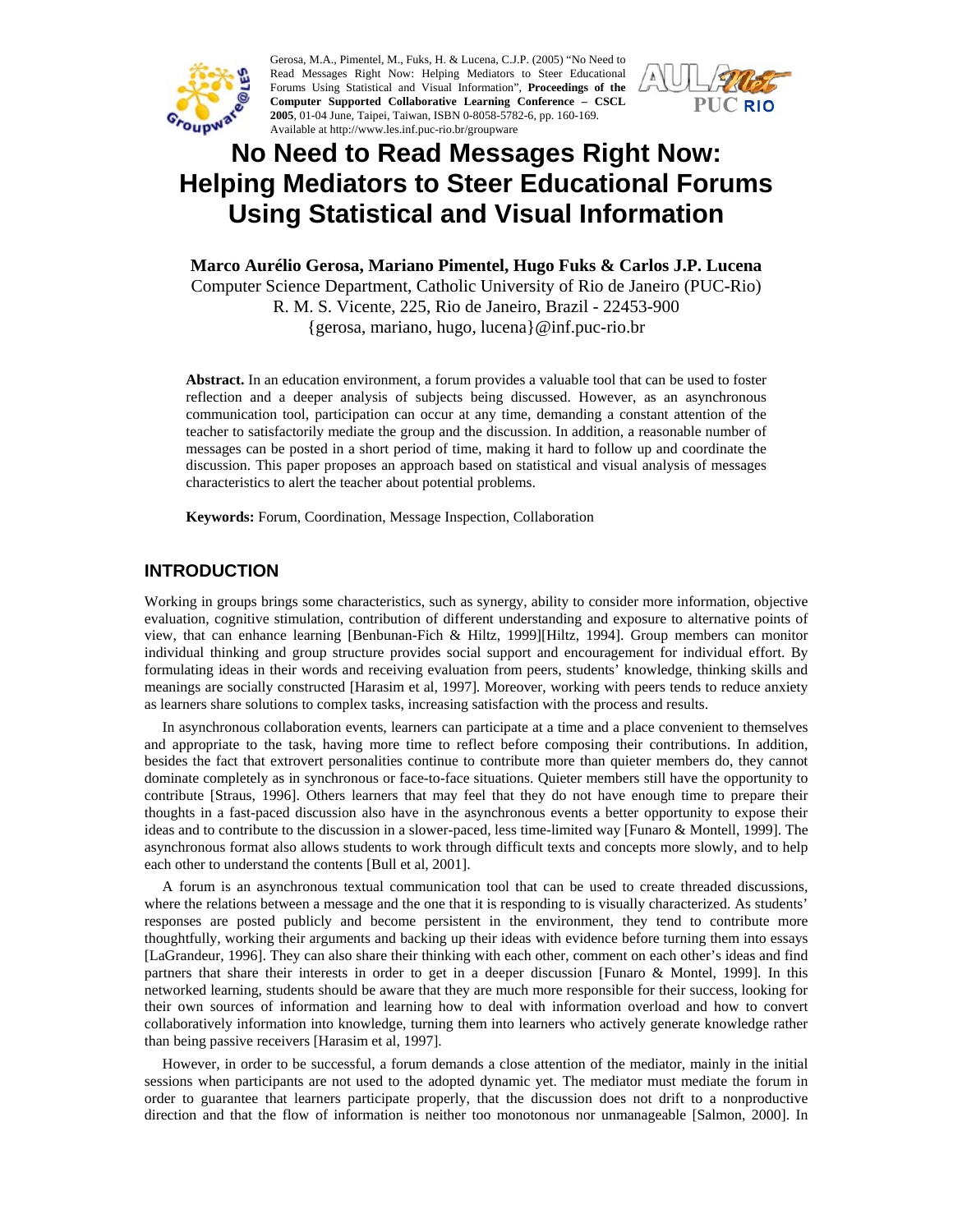addition, by reducing the pressure to respond, it is easier for a student to drop out of the group [Graham et al, 1999]. The mediator has to demand regular contributions in an appropriate timeframe to avoid dispersion.

Most environments do not provide a desirable specific computational support, leaving to the mediator all the effort to collect and analyze the information necessary to mediate group discussion. As the contributions may occur at any time and at any rate, it gets really hard to the mediator to constantly monitor, read and follow up the discussion in order to intervene before noise propagation.

This paper proposes the use of a statistical and visual analysis that can be offered by the environment, allowing the mediator to timely intervene in the discussion, by saving him from the immediate need of inspecting each message. In order to mediate the discussion, the mediator must communicate, coordinate and cooperate [Fuks, Gerosa & Lucena, 2002]. This paper focuses on the coordination aspect of the collaboration. Coordination is the additional effort needed to organize the group in a manner that channels communication and cooperation towards the group's objective [Raposo  $\&$  Fuks, 2002]. When coordinating a forum group discussion, the mediator must ensure that each learner participates, that the contributions add value to the discussion and that the conversation does not drift to nonproductive direction.

In this paper, this analysis is restricted to a set of message characteristics that can be extracted without the need of human inspection, namely message chaining, category, size and date. Measurements such as the average depth level of the discussion tree indicates the depth of the discussion that is taking place, and the percentage of leafs do the same for the level of interaction. Message categorization provides a way to focus the analysis on the specific message type in need of attention. Message size helps to identify messages that are not consistent with others of the same type. By analyzing message timestamp, it is possible to identify the time range between messages and their rate. Cross referencing this data also reveals other information, such as the type of message expected per level, how fast the tree grows, which types of messages are answered more quickly etc.

For the case study, data were extracted from a regular online course of the Computer Science Department of the Catholic University of Rio de Janeiro. This course, which currently is in its  $14<sup>th</sup>$  edition, runs in the AulaNet learning management system. The course and the system are briefly presented in the next section.

## **THE COLLABORATION SCENARIO**

In order to collaborate, members of a group should communicate, coordinate themselves and cooperate. While communicating, they negotiate and make decisions. While coordinating, they deal with conflicts and organize the group in a manner that avoids the loss of communication and cooperation efforts. While cooperating, they work together in a shared space, seeking to complete tasks, generating and manipulating cooperation objects. Renegotiation and decision making regarding unexpected situations turn up while cooperating, thus, demanding new rounds of communication, which on its turn, will require more coordination to reorganize the tasks to be further executed during the next round of cooperation. This cycle shows the iterative nature of collaboration. Participants interact, obtaining feedback from their actions and feedthrough from the actions of their companions by means of awareness elements. The diagram shown in Figure 1 summarizes this cycle. It is based on models found in the literature, such as the 3C model proposed by Ellis et al. [1991] and the Clover design model [Laurillau & Nigay, 2002]. This paper focus is on the coordination aspect of collaboration.



**Figure 1. Overview of the 3C collaboration model.** 

The AulaNet learning management system provides an environment for teaching and learning via Web and was developed based on the 3C collaboration model. It has been under development since June 1997 by the Software Engineering Lab of the Catholic University of Rio de Janeiro (PUC-Rio). The AulaNet is a freeware and it is available in Portuguese, English and Spanish versions<sup>1</sup>. During 2002, 2003 and 2004, more than 6000 university students and 20000 workers in their companies have been using AulaNet.

The Information Technology Applied to Education (ITAE) course has been taught entirely at a distance using the AulaNet environment since 1998. Its objective is to get learners to collaborate using information

l

<sup>&</sup>lt;sup>1</sup> AulaNet: http://groupware.les.inf.puc-rio.br or http://www.eduweb.com.br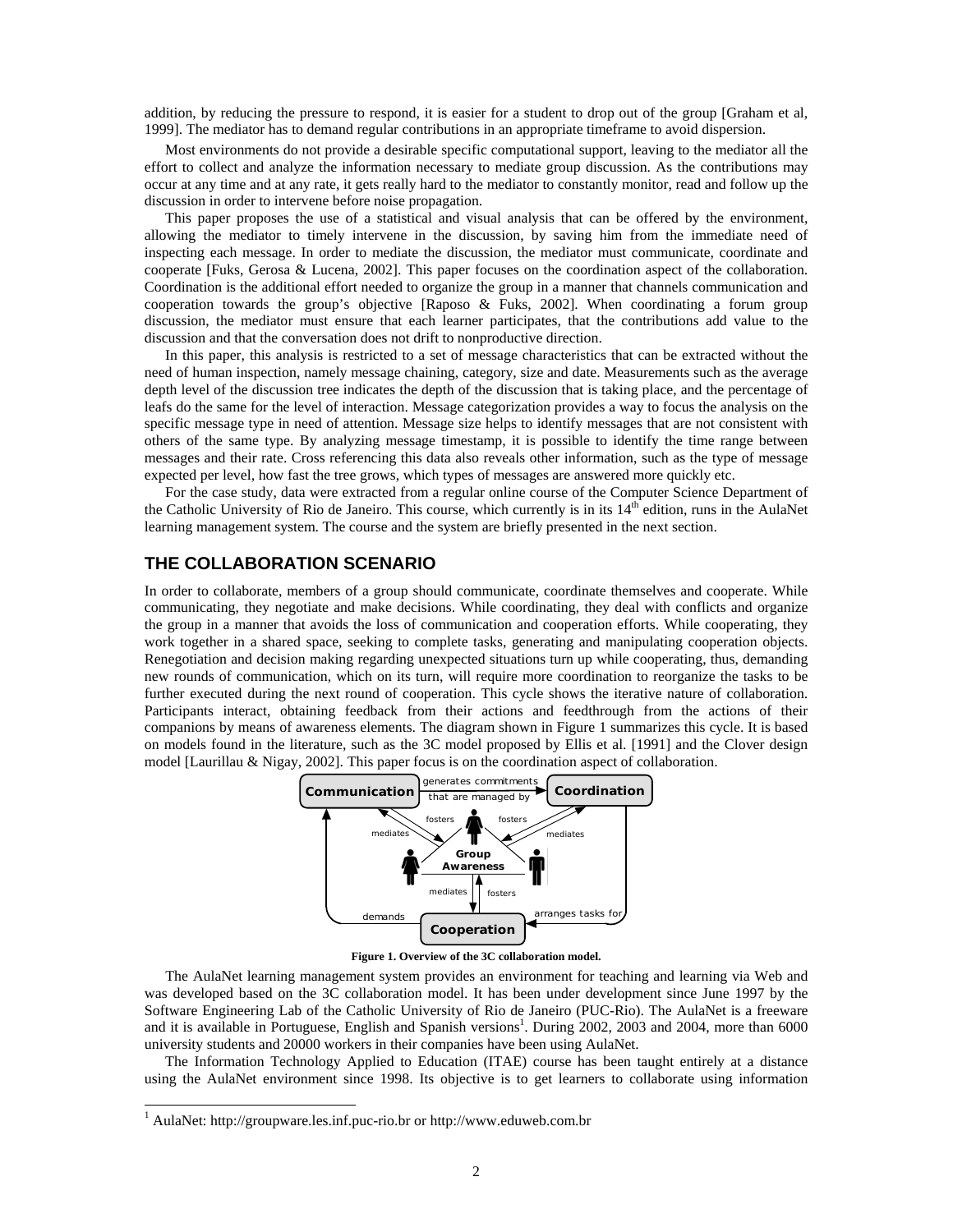technology, becoming Web-based educators [Fuks, Gerosa & Lucena, 2002]. The course seeks to build a learning network where the group learns, mainly, through the interaction of its participants in collaborative learning activities.

Some points of the course's dynamics need to be characterized for the sake of the case study. The course is organized by topics, with one topic being discussed per week. Learners read selected content regarding the weekly topic, conduct research to enhance their understanding about it and, then, take part in an asynchronous discussion about three specific questions regarding that topic. This discussion is carried out over 50 hours using the AulaNet Conferences service, which implements a forum. To close the weekly discussion, learners revisit the same questions using a chat tool during one hour.

In the ITAE course, the role of transmitting information and leading the discussion, which generally is an attribute of course mediators, is shared with learners. A learner is selected in each conference to play the role of the *seminar leader*, being responsible for preparing an initial message followed by three aforementioned questions, referred by group members to develop their argumentation. During this phase, the seminar leader is also responsible for keeping the discussion going on and maintaining the conference's dynamics.

In AulaNet, the learner can select a category for the message from a set that have been previously defined by the course teacher [Gerosa, Fuks & Lucena, 2001]. The available categories in the ITAE course, used to identify the message type, are *Seminar*, *Question*, *Argumentation*, *Counter-Argumentation* and *Clarification*. In the ITAE course, the seminar leader posts a message from the *Seminar* category to serve as the root of the discussion, as well as three messages from the *Question* category. During the following 50 hours, all learners engage in the discussion.

Each Conference message is graded and commented upon individually by the mediators in order to provide guidance to learners on how to prepare their texts, avoiding the sending in of contributions that do not add value to the group. Contributions are commented upon in the message itself, generally in a form that is visible to all participants, so that the learners better understand where they can improve and what they have gotten right.

## **ANALYSIS OF MESSAGE CHARACTERISTICS**

Analyses about message chaining, categorization, size and date are presented in this section, illustrating how these characteristics can help in the coordination of educational forums. The data and examples were collected from seven editions of the ITAE course (from the second semester of 2001 to the second semester of 2004).

#### **Message Chaining**

Communication tools have different ways of structuring messages: linear (list), hierarchical (tree) or network (graph), as can be seen in Figure 2. Despite the fact that a list is a specific case of a tree, and this is a particular type of graph, no one structure is better than another. Linear structuring is appropriate for communication in which the chronological order of the messages, such as the sending of notices, reports and news, is important. Hierarchical structuring on a forum, on the other hand, is appropriate when the relationships between messages, such as questions and answers, need to be quickly identified. However, it is relevant to point out that, since there is no way to link messages from two different branches, the tree can only grow wide and, thus, the discussion takes place in diverging lines [Stahl, 2001]. Network structuring can be used to seek convergence of the discussion.



**Figure 2. Examples of discussion structure** 

In the ITAE course, the forum, based on the AulaNet Conferences service, is used for the in-depth discussion of the course's subject matter. The format of the resulting tree indicates the depth of the discussion and the level of interaction [Pimentel, Fuks & Lucena, 2003]. For example, a tree like the one exemplified in Figure 3 has only three levels, which indicates that there was almost no interaction, given that level zero is the seminar message, level one comprises the three questions and level two comprises the answers to the questions. This means that learners only answered the initial questions.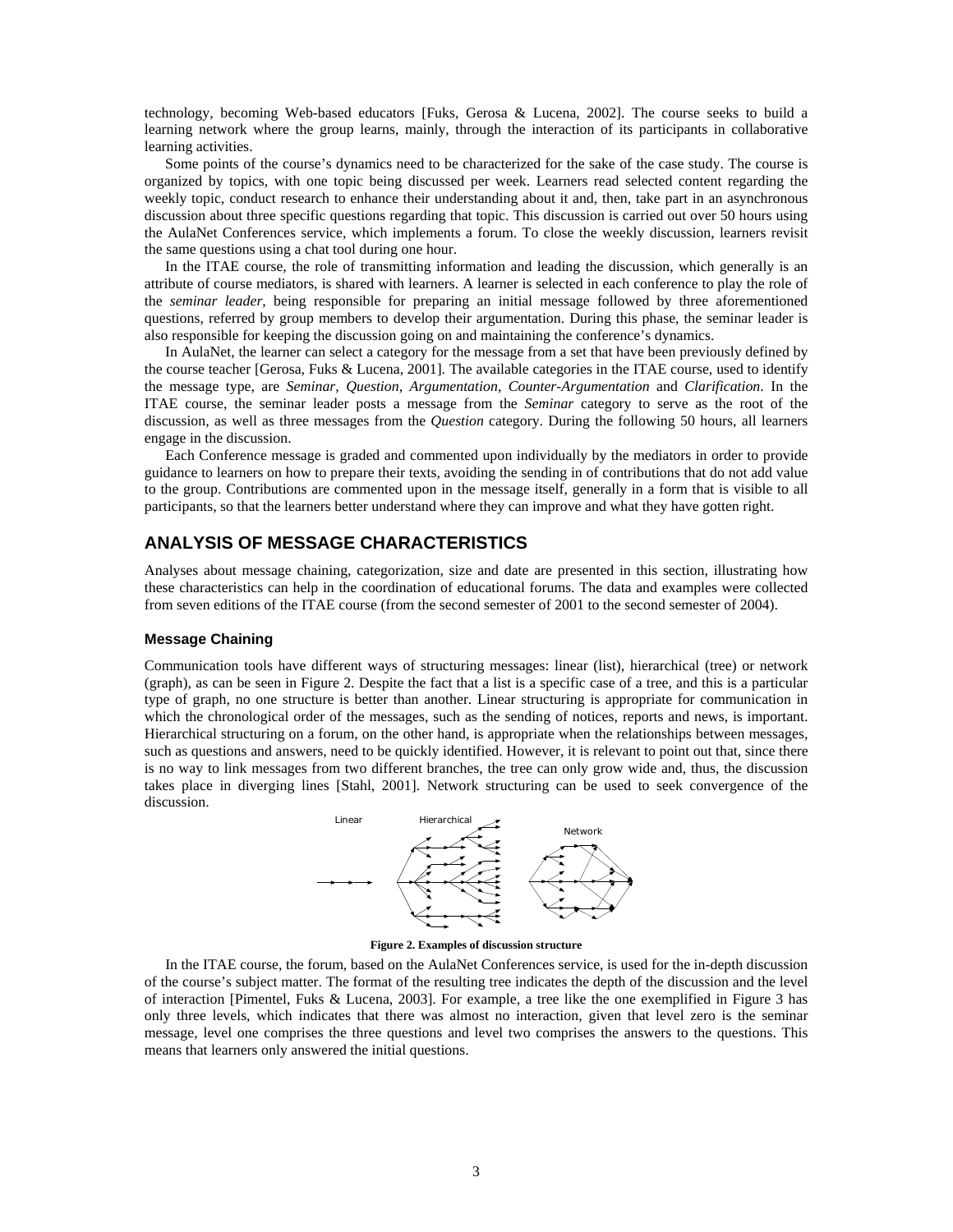

#### **Figure 3. Example of a corresponding tree**

The trees extracted from the conferences of the five editions of the ITAE course are shown in Figure 4. It can be also noted that in some editions the depth of the tree become shallower over the semester while in others it becomes deeper. It can be seen that in 2003.1 and 2003.2 the trees gets deeper, indicating that learners improved their argumentation skills during those semesters. On the other hand, in 2002.1 the trees got shallower over the semester, most probably due to lack of coordination. It is also possible to observe that normally the first conference corresponding tree is the shallowest one. It is possible for example to visually compare the depth of the conferences of a given edition with those of other editions. However, in order to conduct a more precise analysis, it is also necessary to have statistical information about these trees, as presented in Figure 5.

The trees shown in Figure 4 and the charts in Figure 5 indicate that the interaction on the 2002.1 edition declined over the course of the conferences, while the interaction on ITAE 2003.1 edition increased. It can be seen in Figure 5 that the average depth of the trees in the 2002.1 edition declined while the percentage of messages without answers (leafs) increased, which indicates that learners were interacting less as the course progressed. In the first four conferences of this edition, the average level of the tree was 3.0 and the percentage of messages without answers was 51%; in the last four conferences, the average tree level was 2.8 and the leafs were 61%. On the other hand, in the 2003.1 edition, learners' interaction increased over the course: the trees were getting deeper while the leafs were decreasing. The average depth level was 2.2 in the first four conferences, increasing to 3.0 in the last four, while the percentage of leafs went from 69% in the first four conferences to 53% in the last four. While the 2002.1 edition learners slowly decreased their interaction level, the 2003.1 edition learners quickly increased their interaction level. Another indication of the declining interaction level of the former is the continuous decline in the number of messages.

All this information was obtained without having to read messages. Comparing the discussion trees during the progress of the course should be enough to let mediators intervene in order to guarantee a maximum depth level, a minimum number of leafs and a desirable amount of messages. Mediators may also intervene when a given conference is not following an expected quantity of messages per level. This pattern is shown in Figure 6.

In level 0, where just a seminar message is expected, there is an average of one message in each tree of the course editions. In level 1, there is an average of 3 messages, which are the three questions proposed by the seminar leader. Level 2 contains the arguments responding direct to a question, forming a peak in the quantity of messages. In level 3 and thereafter the number of message decreases. If the quantity of messages in a given level of a tree in a given conference departs significantly from this pattern, mediators should intervene.

#### **Message Categorization**

Upon preparing a message, the author chooses the category that is most appropriate to the content being developed, providing a semantic aspect to the relationship between messages. Looking at the categories, learners and mediators estimate how the discussion is progressing and the probable content of the messages. The AulaNet does not force the adoption of a fixed set of categories. The teacher who plans the course can change the category set to the objectives and characteristics of the group and their tasks.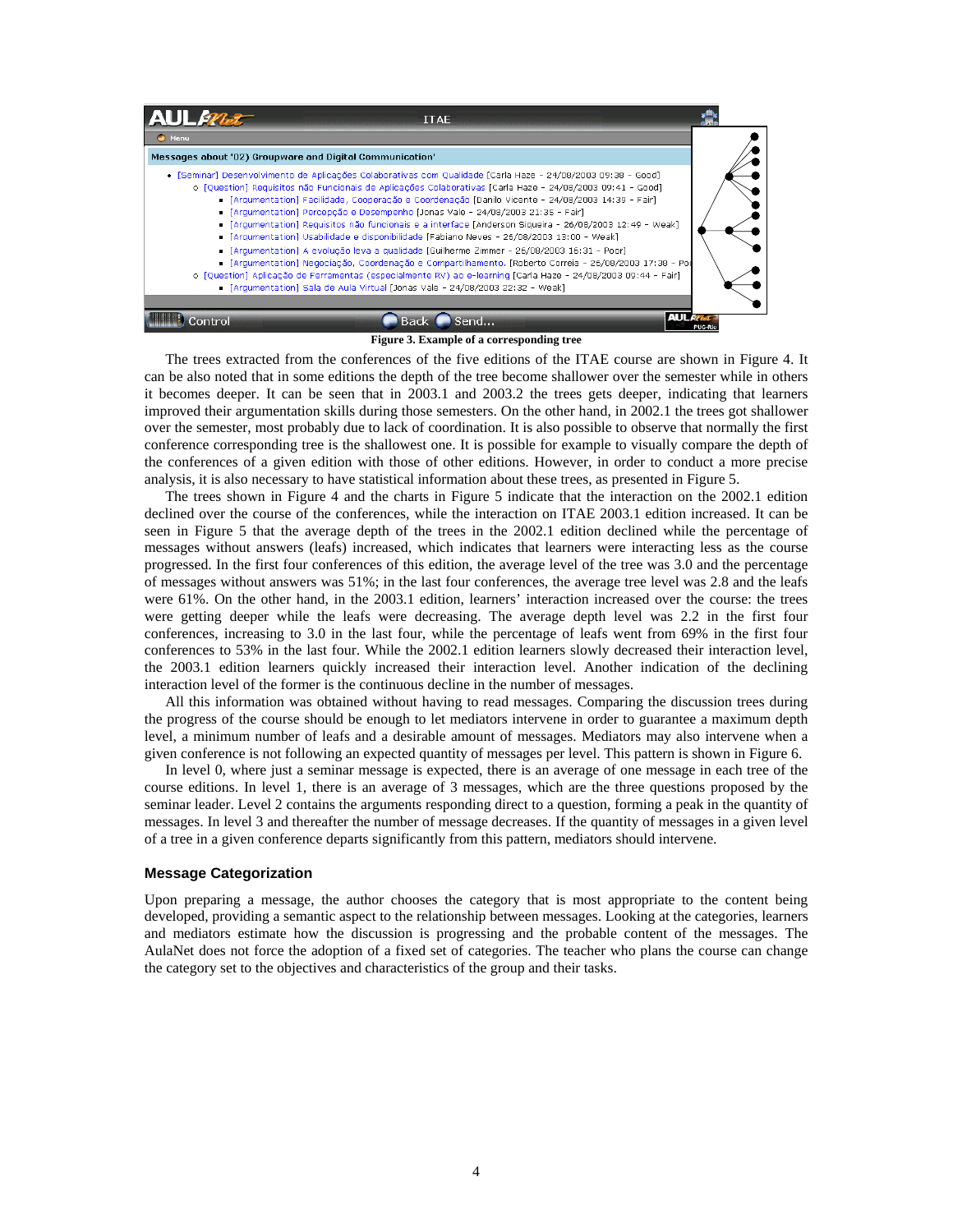|                      | 1            |                                         |                                                                                                                                                                                                                                                                                                                                                                             | 4                                                                                                                                                                                                                              |          | 6                | 7                                                                                                                                                                                                                                                                                                                                                                                                                                                                      |                                                                                                                                                                                                                                                                                                                                                                                       |
|----------------------|--------------|-----------------------------------------|-----------------------------------------------------------------------------------------------------------------------------------------------------------------------------------------------------------------------------------------------------------------------------------------------------------------------------------------------------------------------------|--------------------------------------------------------------------------------------------------------------------------------------------------------------------------------------------------------------------------------|----------|------------------|------------------------------------------------------------------------------------------------------------------------------------------------------------------------------------------------------------------------------------------------------------------------------------------------------------------------------------------------------------------------------------------------------------------------------------------------------------------------|---------------------------------------------------------------------------------------------------------------------------------------------------------------------------------------------------------------------------------------------------------------------------------------------------------------------------------------------------------------------------------------|
| 2001.2 (15 learners) | 信气           | <b>ALCORATE SERVICE</b>                 | • 高橋                                                                                                                                                                                                                                                                                                                                                                        | 香气管                                                                                                                                                                                                                            |          | marina           |                                                                                                                                                                                                                                                                                                                                                                                                                                                                        | $\frac{1}{\sqrt{2}}\sum_{i=1}^{n}\frac{1}{\sqrt{2}}\sum_{i=1}^{n}\frac{1}{\sqrt{2}}\sum_{i=1}^{n}\frac{1}{\sqrt{2}}\sum_{i=1}^{n}\frac{1}{\sqrt{2}}\sum_{i=1}^{n}\frac{1}{\sqrt{2}}\sum_{i=1}^{n}\frac{1}{\sqrt{2}}\sum_{i=1}^{n}\frac{1}{\sqrt{2}}\sum_{i=1}^{n}\frac{1}{\sqrt{2}}\sum_{i=1}^{n}\frac{1}{\sqrt{2}}\sum_{i=1}^{n}\frac{1}{\sqrt{2}}\sum_{i=1}^{n}\frac{1}{\sqrt{2}}\$ |
| 2002.1 (18 learners) | 信信           | 在大学 医第一种                                | France Co                                                                                                                                                                                                                                                                                                                                                                   | 库产                                                                                                                                                                                                                             |          | <b>ASSESSING</b> | $\frac{1}{\sqrt{2}}\left( \frac{1}{\sqrt{2}}\right) \left( \frac{1}{\sqrt{2}}\right) \left( \frac{1}{\sqrt{2}}\right) \left( \frac{1}{\sqrt{2}}\right) \left( \frac{1}{\sqrt{2}}\right) \left( \frac{1}{\sqrt{2}}\right) \left( \frac{1}{\sqrt{2}}\right) \left( \frac{1}{\sqrt{2}}\right) \left( \frac{1}{\sqrt{2}}\right) \left( \frac{1}{\sqrt{2}}\right) \left( \frac{1}{\sqrt{2}}\right) \left( \frac{1}{\sqrt{2}}\right) \left( \frac{1}{\sqrt{2}}\right) \left$ | 广告部                                                                                                                                                                                                                                                                                                                                                                                   |
| 2002.2 (9            | へくく          |                                         | Entre de la Cardinal                                                                                                                                                                                                                                                                                                                                                        | 医大家                                                                                                                                                                                                                            | 全会       |                  |                                                                                                                                                                                                                                                                                                                                                                                                                                                                        | $\sum_{i=1}^{\infty}$                                                                                                                                                                                                                                                                                                                                                                 |
| 2003.1 (16 learners) | $\leftarrow$ | $\mathbb{A}$ (in the $\mathbb{A}$       | <b>We have discrete that the first discrete that the first discrete that the first discrete that the first discrete</b>                                                                                                                                                                                                                                                     | The first complement of the complete of the complete of the complete of the complete of the complete of the complete of the complete of the complete of the complete of the complete of the complete of the complete of the co | TATANTAN | mmmmm            | <b>CONTROLLER</b>                                                                                                                                                                                                                                                                                                                                                                                                                                                      | 医家气气                                                                                                                                                                                                                                                                                                                                                                                  |
| 2003.2 (12 learners) |              | <b>Controller Controller Controller</b> |                                                                                                                                                                                                                                                                                                                                                                             |                                                                                                                                                                                                                                | 不信息      | 信用作              | 医全军                                                                                                                                                                                                                                                                                                                                                                                                                                                                    | E E E                                                                                                                                                                                                                                                                                                                                                                                 |
| 2004.1 (10 learners) | <b>RAMAY</b> | 不存在                                     | TAMP                                                                                                                                                                                                                                                                                                                                                                        | $\mathbb{Z}$ and $\mathbb{Z}$                                                                                                                                                                                                  | 不守       | Ç<br>K<br>€      | 有序条件                                                                                                                                                                                                                                                                                                                                                                                                                                                                   | 今今今                                                                                                                                                                                                                                                                                                                                                                                   |
| 2004.2 (6 learners)  | <b>RANT</b>  | 合作                                      | $\begin{picture}(20,50) \put(0,0){\vector(0,1){10}} \put(15,0){\vector(0,1){10}} \put(15,0){\vector(0,1){10}} \put(15,0){\vector(0,1){10}} \put(15,0){\vector(0,1){10}} \put(15,0){\vector(0,1){10}} \put(15,0){\vector(0,1){10}} \put(15,0){\vector(0,1){10}} \put(15,0){\vector(0,1){10}} \put(15,0){\vector(0,1){10}} \put(15,0){\vector(0,1){10}} \put(15,0){\vector(0$ | Ę                                                                                                                                                                                                                              |          | 不个个              |                                                                                                                                                                                                                                                                                                                                                                                                                                                                        | E V                                                                                                                                                                                                                                                                                                                                                                                   |

**Figure 4. Trees extracted from the eight weekly conferences of the five editions of the ITAE course**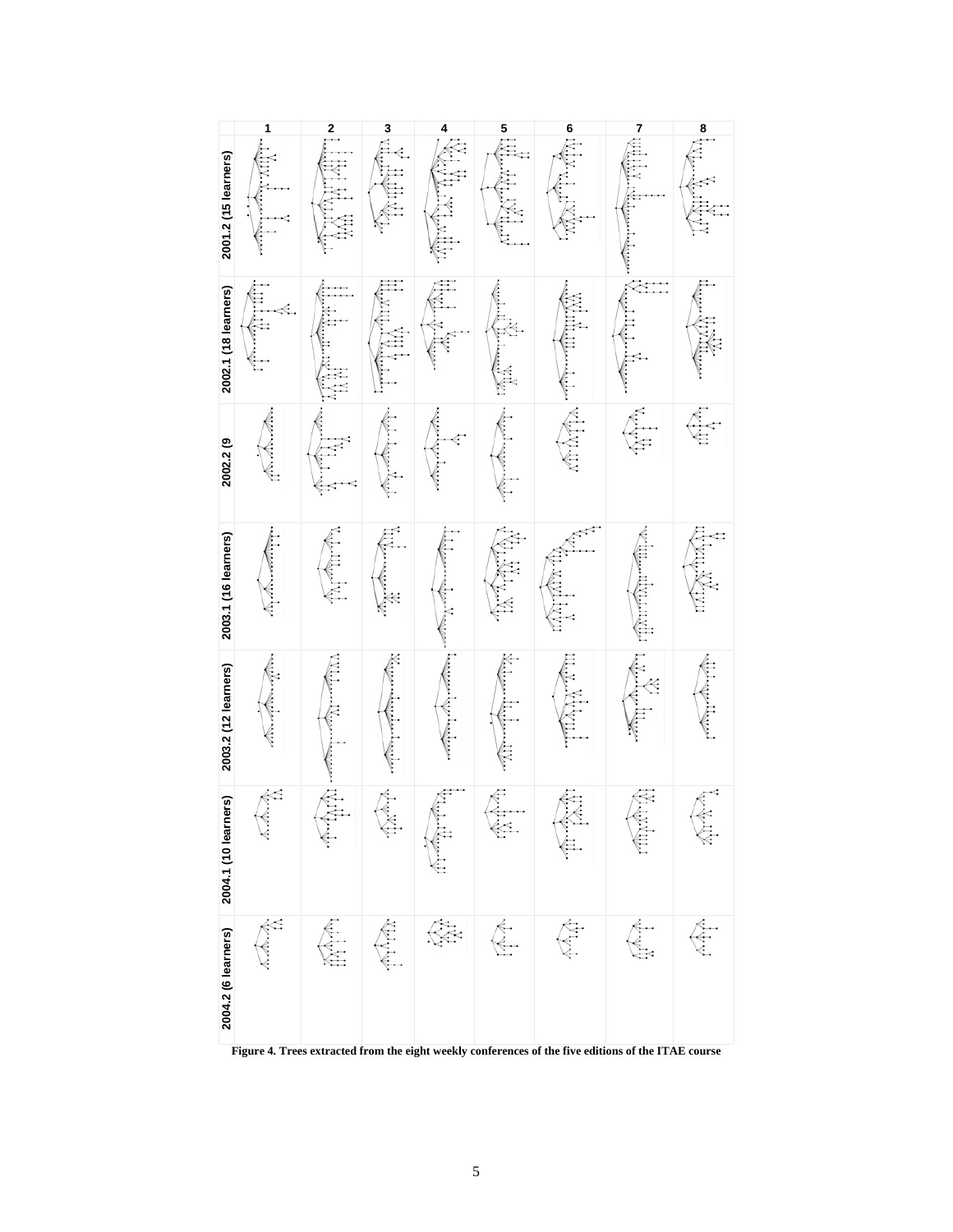

The categories adopted in the ITAE conferences were originally based on the IBIS' node types [Conklin, 1988]. The categories adaptation was made based on the information provided by follow-up reports furnished by AulaNet, like category usage per participant [Fuks, Gerosa & Lucena, 2002]. Currently, the categories defined in the course are: *Seminar*, for the root message of the discussion, posted by the seminar leader at the beginning of the week; *Question*, to propose discussion topics, also posted by the seminar leader; *Argumentation*, to answer the questions, posing the author's point of view in the message subject line and the arguments for it in the body of the message; *Counter-Argumentation*, to be used when the author states a position that is contrary to an argument; and finally, *Clarification*, to request or clarify doubts about a specific message.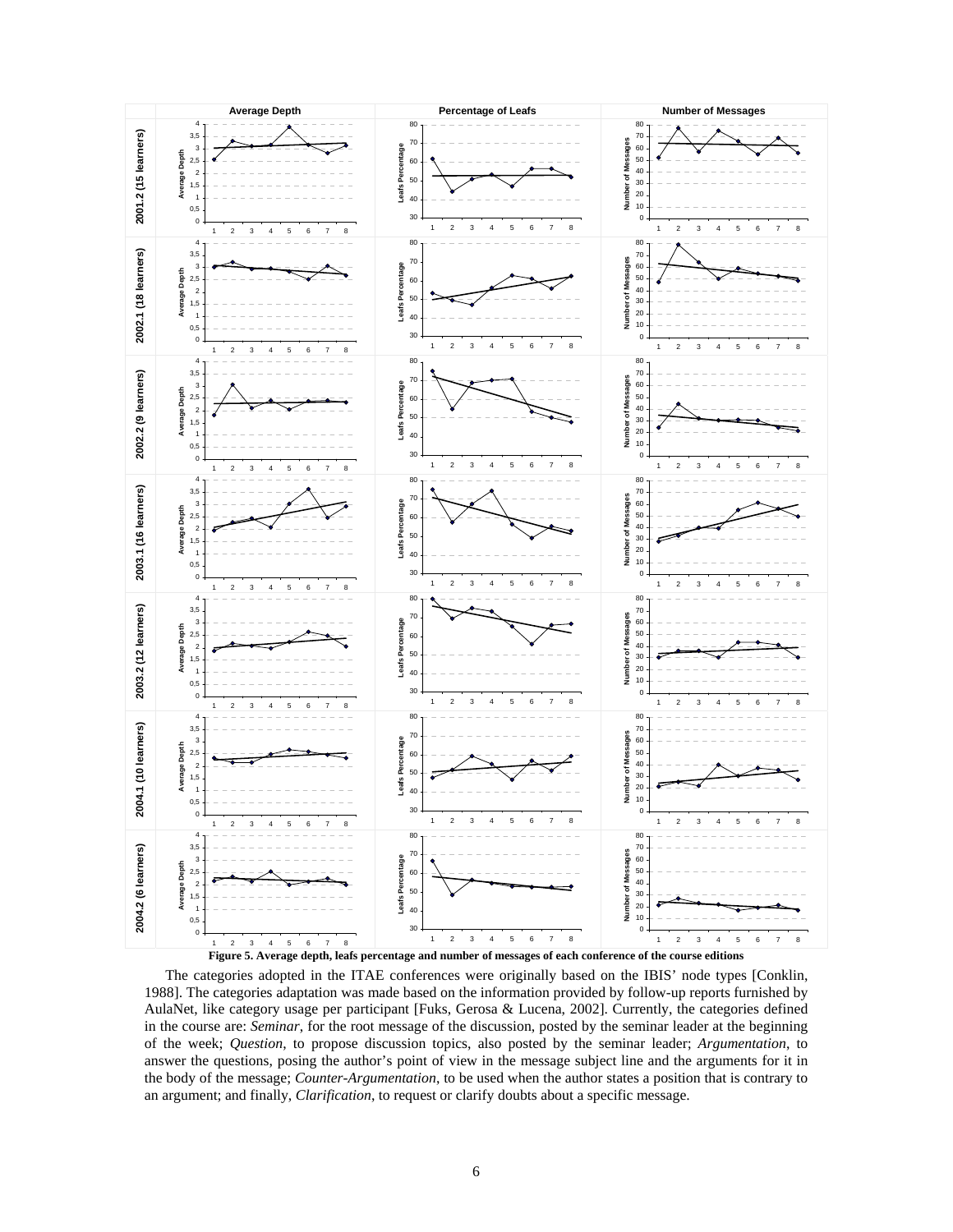

**Figure 6. Average quantity of messages per tree level corresponding to the conferences** 

Figure 7 presents the percentage of messages of each category on the different tree levels of the course. As expected, one can observe that on level 0 (the tree root), the predominant category is *Seminar*, on level 1 it is *Question*, and on level 2 it is *Argumentation*. The *Counter-Argumentation* category begins to appear on level 3 and its relative usage increases; the use of the *Clarification* category begins to appear as of level 1 (it is possible to clarify a seminar or a question). Those messages whose relationship between the category and the level differ from what has been described, normally, derive from choosing a wrong category.

|               | Level 0 |    | Level 1 |  |             | <b>Level 2</b> | Level 3 | Level 4 | Level 5     | Level 6 | Level 7 |
|---------------|---------|----|---------|--|-------------|----------------|---------|---------|-------------|---------|---------|
| Seminar       | 95%     | 0% |         |  |             | 0%             | 0%      | 0%      | 0%          | 0%      | 0%      |
| Question      | 1%      |    |         |  | $99\%$ 0,8% |                | 15.3%   | 5.8%    | $J_{5.3\%}$ | 15.6%   | 0%      |
| Argumentation | 1%      | 0% |         |  |             | 98%            | 50.4%   | 44.2%   | 34.8%       | 33,3%   | 136,8%  |
| Counter-Arg.  | 1%      | 0% |         |  |             | 0%             | 39.4%   | 138,0%  | 42.4%       | 37.0%   | 26.3%   |
| Clarification | 1%      | 1% |         |  |             | 0,6%           | 14,9%   | 12.0%   | 17.4%       | 24,1%   | 36,8%   |

**Figure 7. Percentage of utilization of the categories per tree level** 

The category also helps to identify the direction that the discussion is taking. For example, in a tree or a branch that only contains argumentation messages, there is no idea confrontation taking place, which is bad for the argumentation practice. Similarly, excessive counter-argumentation should attract mediators' attention. The group might have got into a deadlock or, even worst, there may be interpersonal conflicts taking place.

#### **Message Size**

As each category has a different semantics and influences the way that messages are composed, message size analysis was made for each category. Figure 8 presents the average values of characters for each category and average deviations. In this figure, one can see that the *Seminar* category is the one having the largest messages, followed by *Argumentation* and *Counter-Argumentation*. The shortest messages are those belonging to the *Question* and *Clarification* categories.



During an edition of the course, one of the learners said: "When we counter-argue we can be more succinct, since the subject matter is already known to all." If the subject is known to all (because it was presented during the previous messages) the author can go directly to the point that interests him or her. This can be noted in the chart in Figure 9, which shows a decline in the average quantity of characters per level in the *Argumentation* (correlation coefficient = -86%) and the *Counter-Argumentation* (correlation coefficient = -92%) categories. The analysis was restricted to these two categories because *Seminar* and *Question* do not show in higher levels and *Clarification* seems to be level independent regarding size (correlation coefficient = 48%).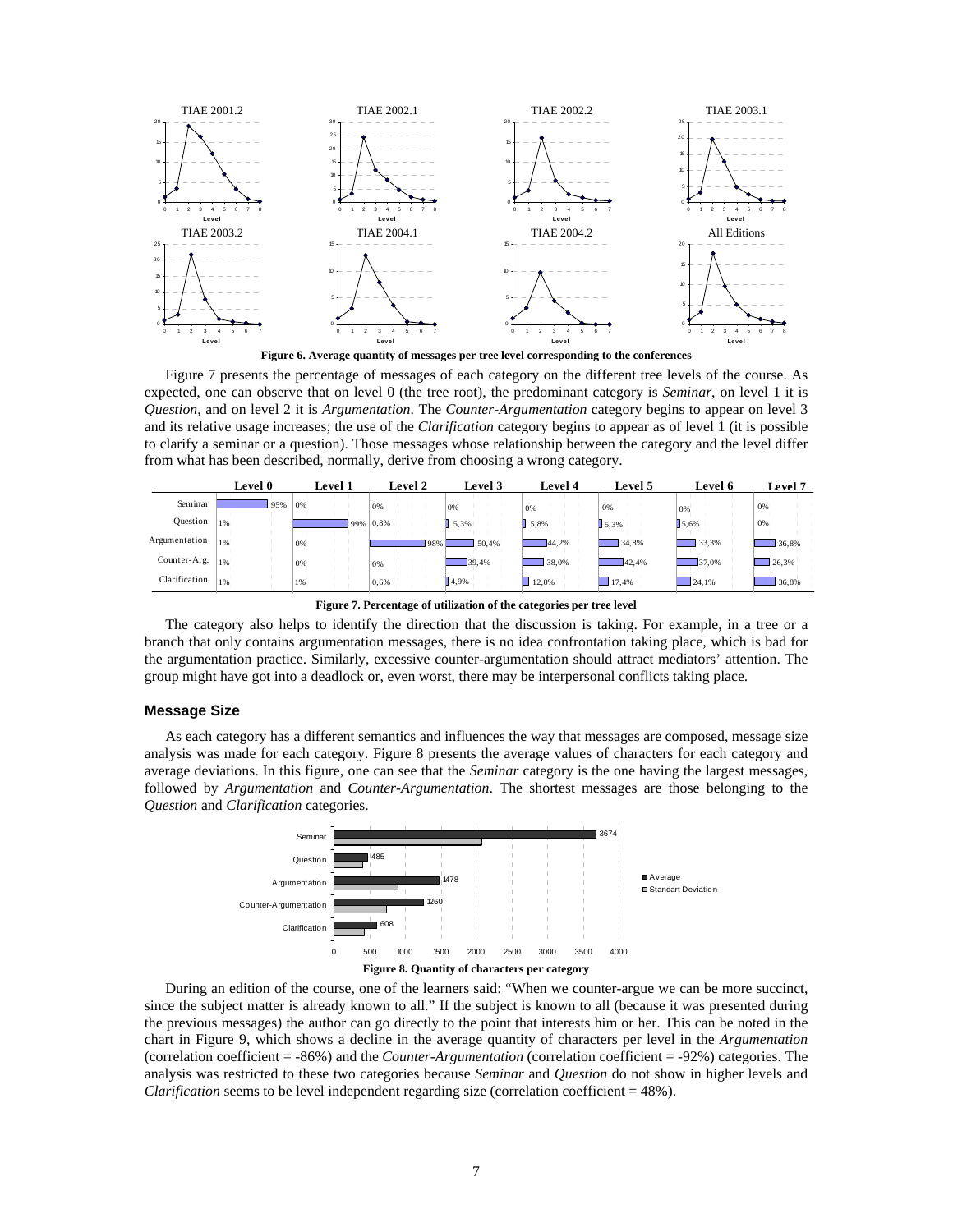

**Figure 9. Quantity of characters in the messages per level of the argumentation (on the left) and counter-argumentation (on the right)** 

The expected amount of characters for a given message helps mediators identify problematic situation. Figure 10 presents a chart showing the amount of characters versus the average grade of the messages in the *Seminar*, *Argumentation* and *Counter-Argumentation* categories. It can be the seen that messages having an amount of characters much lower than the expected normally get a lower than average grade.



#### **Message Date**

On the ITAE course, the conference goes for 50 hours: from 12 noon Monday to 2 pm Wednesday. Figure 11 presents the hourly rate of messages sent during conferences. Until the 2003.2 edition, it can be seen that there is a burst during the last five hours of the conference. In some cases, more than 50% of the messages are sent during this period of time. This phenomenon of students waiting until the last possible moment to carry out their tasks is well known and has been dubbed "Student Syndrome" [Goldratt, 1997]. The act of sending contributions near to the deadline disturbs an in-depth discussion, given that last-minute messages will neither be graded nor be answered during the discussion. This might be the reason for an excessive amount of leafs on the trees in some conferences, hence, less interaction.

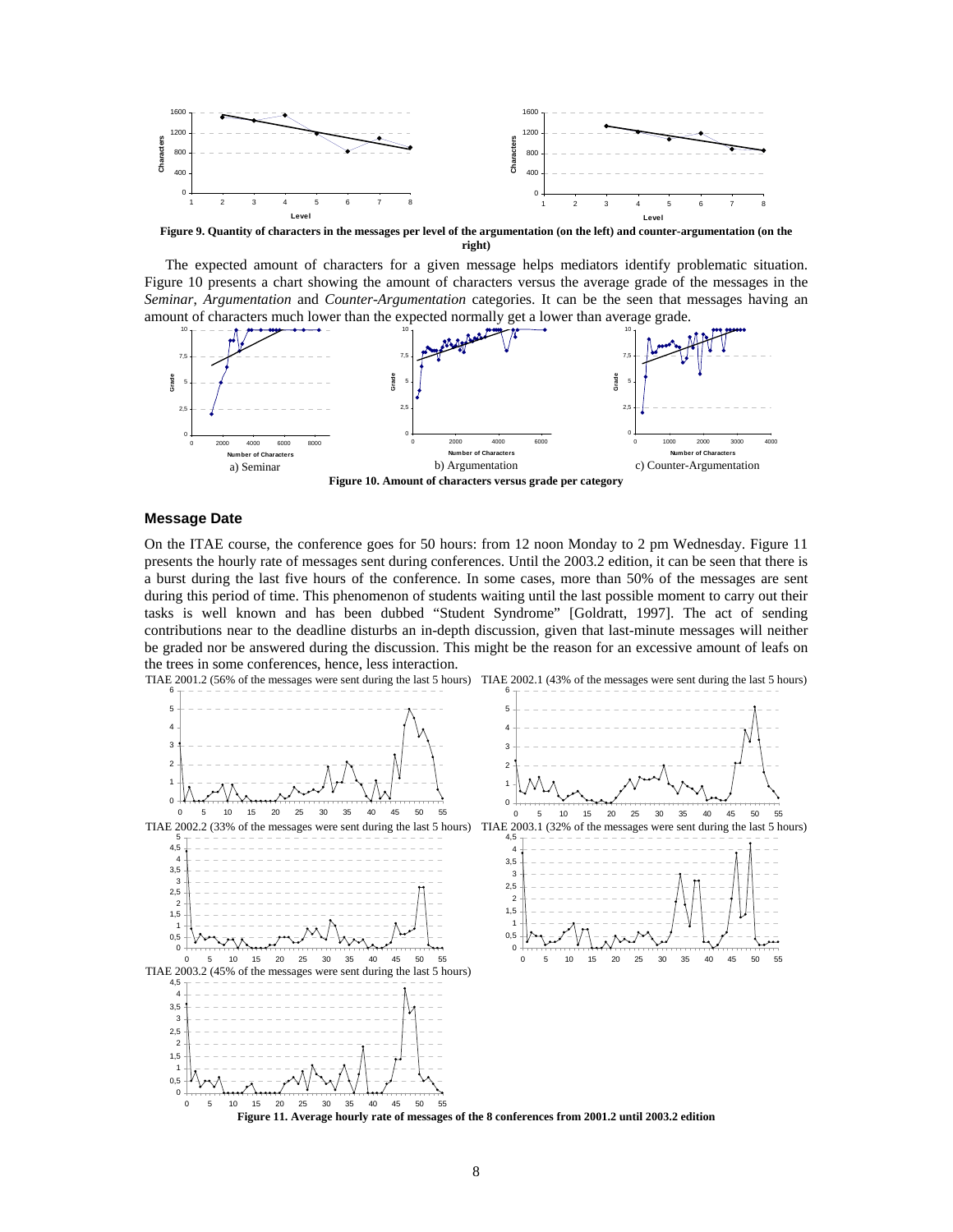In order to avoid this unwelcome behavior mediators have to encourage the earlier sending in of contributions. Unfortunately, our experience with this course has shown that this encouragement does not work. In the 2004.1 edition, the following experiment was conducted. The last 4 conferences had a different assessment rule than the first 4 conferences: if until the  $25<sup>th</sup>$  hour the learner had not sent half of the expected amount of messages, the grade of all the messages sent during the following 25 hours would be divided by 2. The new rule seemed to work.



**Figure 12. Average hourly rate of messages of the 4 first and 4 last conferences of the 2004.1 edition** 

In Figure 12, the second chart does not show message burst indicating that the rule has worked. The percentage of messages sent during the last 5 hours of conference felt from 33% in the first half of the course to 13% in the second half. Nevertheless, there are lower  $25<sup>th</sup>$  and  $50<sup>th</sup>$  peaks. However, now mediators and learners have room to access and answer the first batch of messages. The same thing can be seen in Figure 13, where all 8 conferences of the 2004.2 edition were assessed based on the aforementioned rule. In this conference, an average of 18% of messages was sent during the last 5 hours.



**Figure 13. Average hourly rate of messages of the 8 conferences of the 2004.2 edition** 

For the moment, the no-need-to-read-messages-right-now measurements stop there. From this point on, mediators have a clear picture of what is going on in the conferences, but there is no way of avoiding the reading of messages. Anyhow, the conferences seem to be more balanced as an effect of the steering done by the mediators based on the use of statistical and visual information.

### **CONCLUSION**

Communication among learners takes a fundamental role in the learning process through the exchange of information and points of view and interconnecting the group. Groupware technology supports collaborative learning activities, providing an environment where group interaction takes place. A forum provides a valuable tool that can be used to foster reflection in a paced learning. However, educational environments still do not offer computational aids that are appropriate for coordinating forums.

Message chaining, categorization, size and message timestamp are characteristics that help in the coordination of educational forums within ITAE. Based upon the form established by message chaining, it is possible to infer the level of interaction among course participants. Message categorization provides semantics to the way messages are interconnected, helping to identify the accomplishment of tasks, incorrect message nesting and the direction that the discussion is taking. The analysis of message timestamp makes it possible to identify the Student Syndrome phenomenon, which gets in the way of the development of an in-depth discussion.

By analyzing the characteristics of messages, mediators are able to better coordinate learners, having indication of when to intervene in order to keep the discussion from moving in an unwanted direction. Furthermore, these analyses could be used to develop filter for intelligent coordination and mechanisms for error reduction. It should be emphasized that these quantitative analyses provide indications and alerts about problematic situations, but also show whether the discussion is going well.

A well coordinated forum does not necessarily imply in learning taking place, it is still up to the teacher to insert forum-based relevant activities in the course dynamics and to motivate learners to ensure learning outcomes. The statistics and analysis presented in this paper help to better mediate the discussion process and to